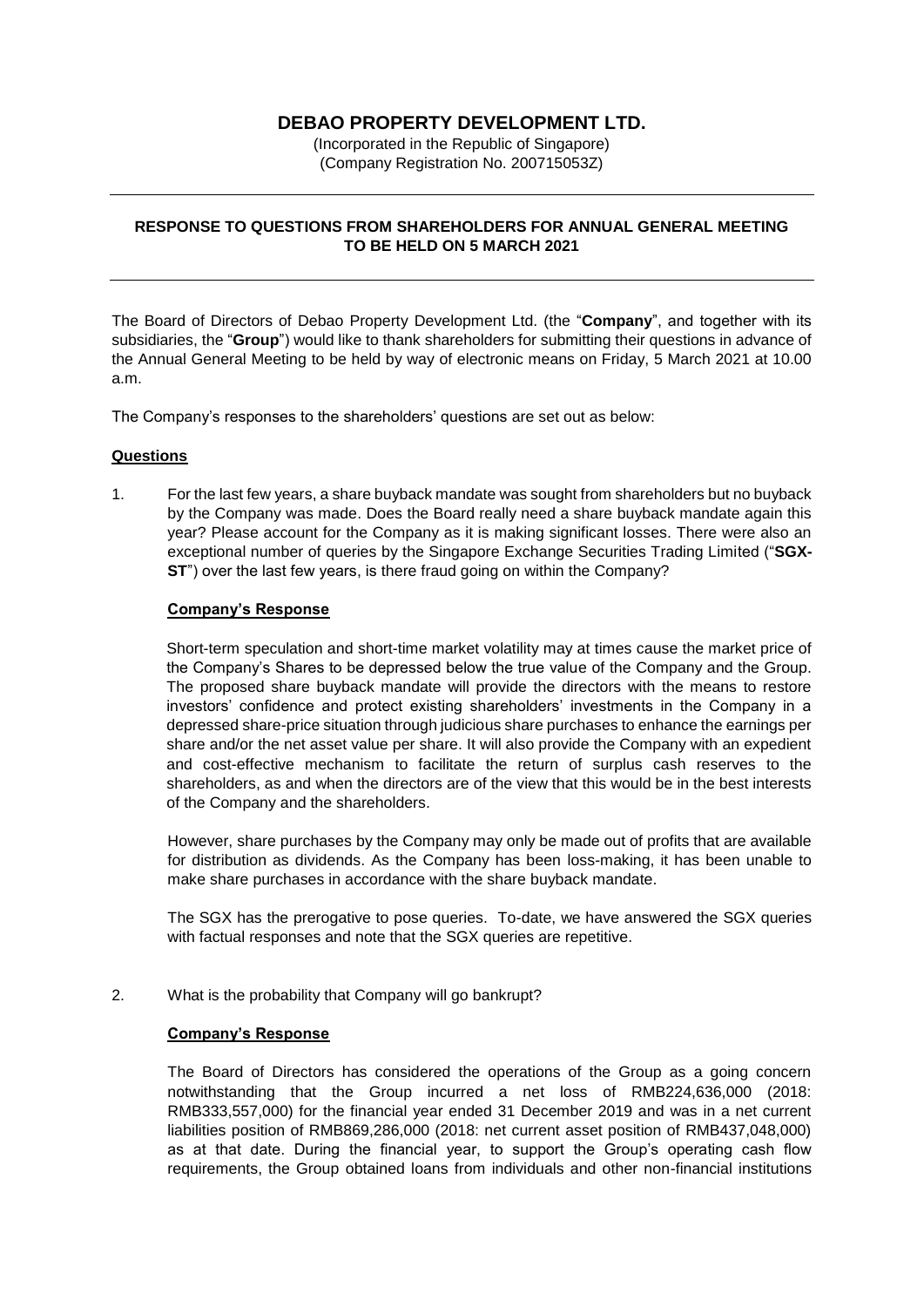amounting to RMB162,160,000 and the total outstanding balance of other loans as at 31 December 2019 is RMB1,363,101,000. Although the above financial and other conditions indicate the existence of material uncertainties which may cast significant doubt on the Group's ability to continue as a going concern, the Board of Directors believes that the use of the going concern assumption in the preparation of the financial statements for the financial year ended 31 December 2019 is still appropriate after taking into consideration the following factors, assumptions and measures taken by the Company:

- (a) The Group is confident in obtaining the lenders' approval for roll over of all the loans.
- (b) The Group's ability to sell its development properties at the current market selling price and the timing of the receipt of proceeds estimated by management.
- (c) The ongoing litigation cases do not have any significant adverse impact on the Group's core operations.
- (d) The Group's controlling shareholder has provided an undertaking to provide continuing financial support to the Group for the next 12 months after reporting date.
- 3. There are many loans taken from individuals or from suspicious companies. Is there fraud between the companies related to these loans? Does the Company conduct due diligence before taking loans from these individuals and companies? What due diligence is performed before taking loans from non-established financial institutions?

# **Company's Response**

We believe our internal controls established and maintained by the company, including antimoney laundering and anti-corruption, are effective and adequate and loans taken are after serious business considerations.

4. Based on current economic conditions, what is the likely date for the lifting of the suspension by the SGX-ST?

# **Company's Response**

The Listing Manual of the SGX-ST does not state the maximum duration of a suspension. As the Exchange requested for the Company's suspension due to the existence of material uncertainties which may cast significant doubt on the Group's ability to continue as a going concern, the Company has to demonstrate in a satisfactory manner to the Exchange that it is able to continue as a going concern before the suspension can be lifted. The Company will submit a trading resumption proposal to SGX-ST as soon as practicable, but is unable to advise on a likely date for the lifting of the suspension by the SGX-ST.

5. The Company has just released the annual report for the financial year ended 31 December 2019 ("**FY2019**"). When will the Company release annual report for the financial year ended 31 December 2020 ("**FY2020**")?

# **Company's Response**

The Company will release the annual report for FY2020 as soon as practicable as Covid-19 travel restrictions are still in place which affects the audit work schedule.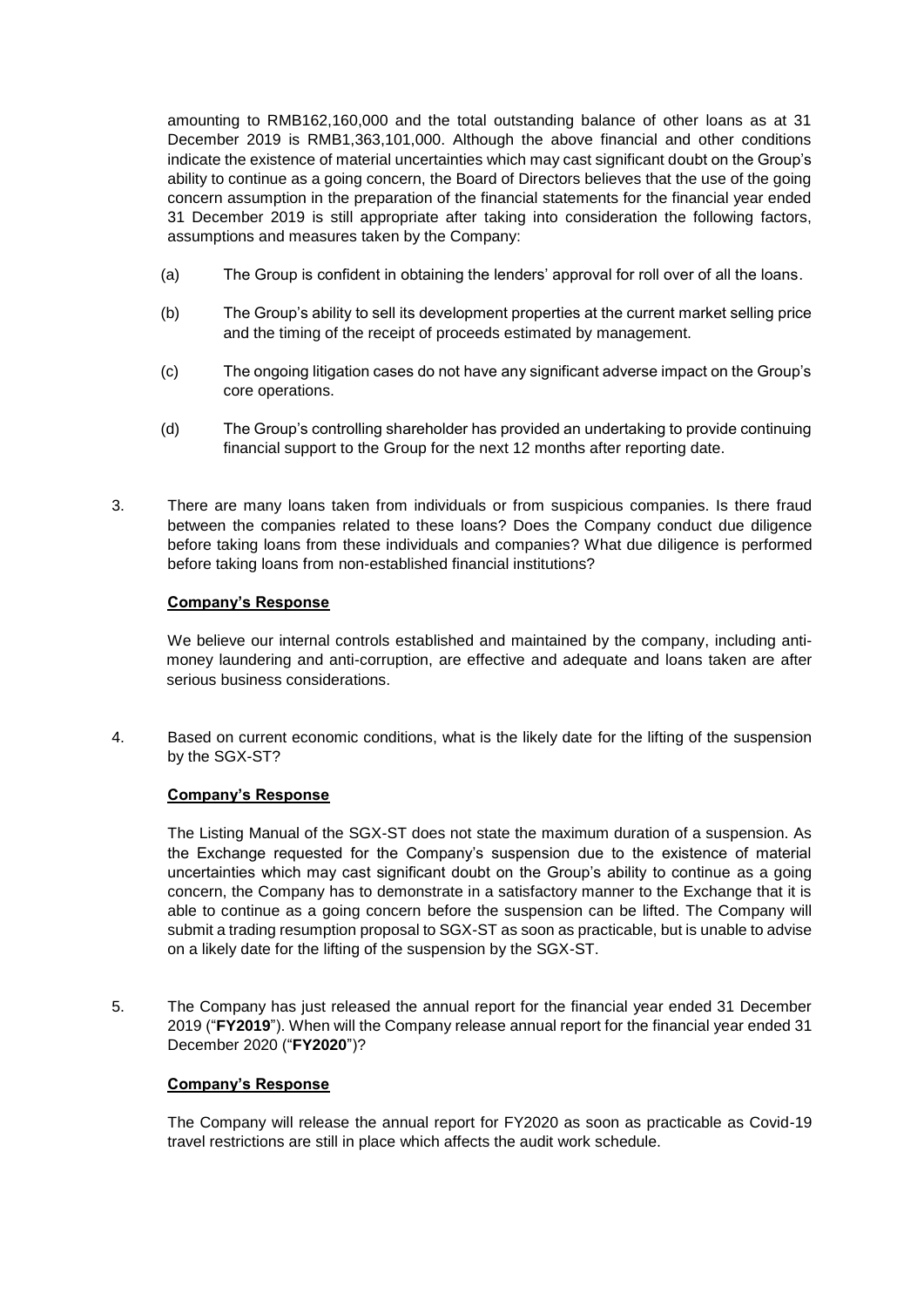6. The Executive Director and Chief Executive Officer of the Company ("**CEO**"), Mr Zhong Yuzhao ("**Mr Zhong**") is getting paid between S\$250,000 to S\$500,000. The Company continues to make loss over the years. Can we expect Mr Zhong to voluntarily resign due to his incompetence?

# **Company's Response**

The remuneration package of Mr Zhong comprises a basic salary component and a variable component which is the annual bonus, based on the performance of the Group as a whole and his individual performance. The performance-related component of the remuneration package is designed to align the interests of Mr Zhong with those of the shareholders and link rewards to the Group's financial performance. As the Company made a loss in FY2019, there was no performance related bonus for Mr Zhong in his remuneration package. Mr Zhong endeavors to strive for a better financial performance for the Group in the financial year ending 31 December 2021.

The Remuneration Committee of the Company will continuously review the remuneration package of the Company's key management personnel to ensure fair remuneration for its personnel, in line with the Company's policies.

7. Is Shenzhen Binhai Fund Management Co. Ltd. ("**Binhai**") indirectly or directly own by a brother and sister of the CEO? Will there be shares allocated to Binhai?

# **Company's Response**

To the best of our knowledge, Binhai is not related to the brother or sister of our CEO. We have no intention or plans for shares to be allocated as loan repayment.

8. Total market capitalisation of the Company is currently around S\$10 million. The RMB190 million loan from Binhai which is a few times higher than the total market capitalisation was not made public. Is this a devious loan?

# **Company's Response**

This loan is legitimate. Further details can be found on page 34 of our FY2019 annual report.